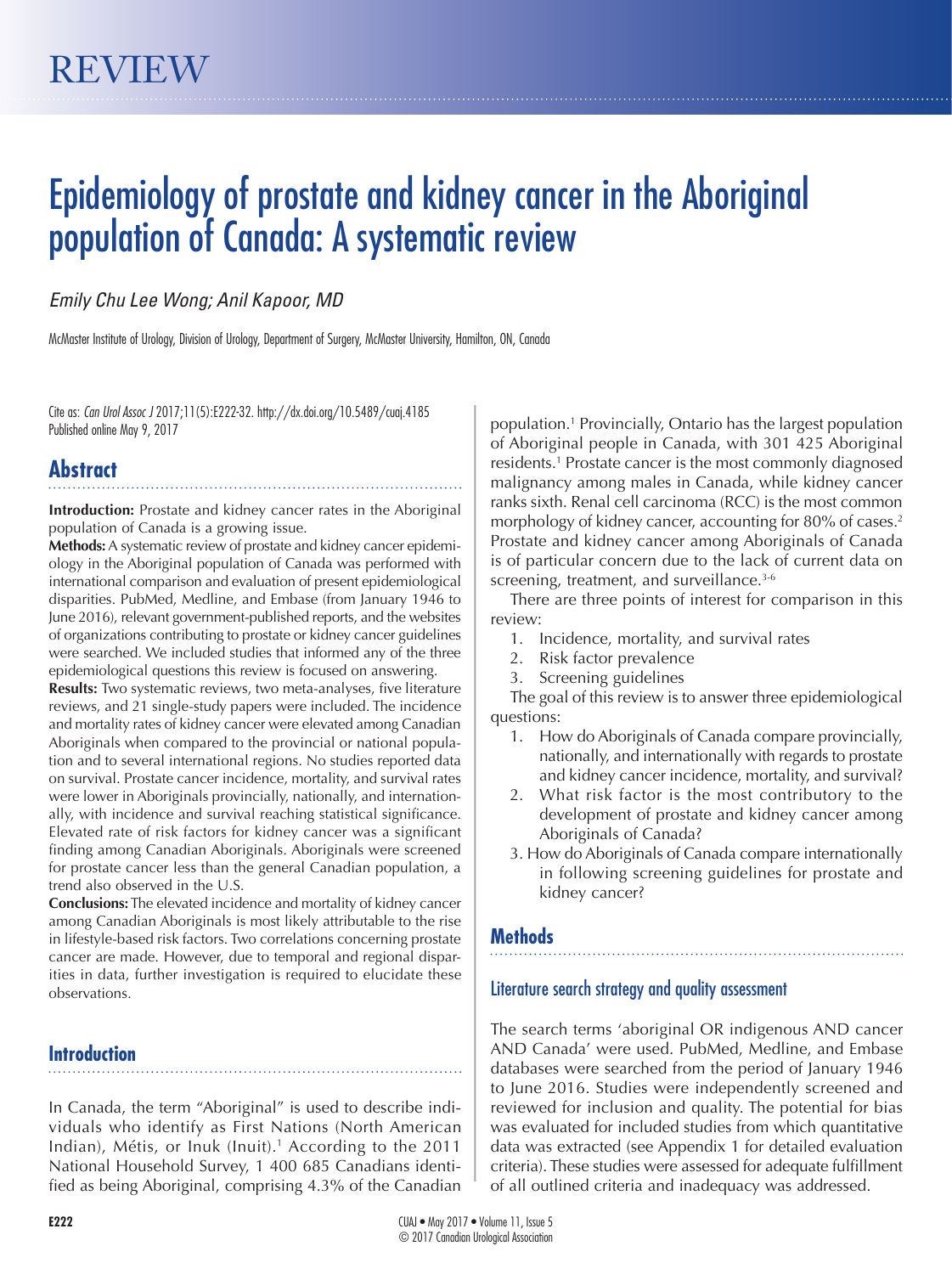## Study selection criteria

Inclusion criteria were the following:

- 1. Systematic reviews, literature reviews, meta-analyses, and single-study papers
- 2. Studies reporting data on ≥1 regional Aboriginal population and/or ≥1 regional non-Aboriginal or general population, irrespective of region
- 3. Studies reporting data on prostate and/or kidney cancer in males or females ≥18 years of age
- 4. Studies reporting age-standardized rates for incidence, mortality, or survival; method of standardization must be specified
- 5. Studies informing one of the three epidemiological questions of this review, as outlined
- 6. Studies published in English

Exclusion criteria were the following:

- 1. Unpublished data or papers
- 2. Studies reporting data on prostate and/or kidney cancer in males or females <18 years of age
- 3. Studies not informing one of the three epidemiological questions of this review, as outlined.
- 4. Studies not published in English

Although there are many factors that are of relevance to differences in cancer incidence, such as hereditary factors, diet, and lifestyle, this review screened papers that exclusively relate to major risk factors and screening practices for prostate and kidney cancer. The authors decided to limit the scope of the review to the three epidemiological questions in order to conduct a baseline risk analysis for future investigation.

## Data extraction and analysis

Data from included studies were manually extracted onto an electronic spreadsheet accompanied by a table of results. Due to the limited number of studies available, it was not feasible to limit potential studies by specifying a minimum population. Statistical significance was determined from rate ratios and the respective confidence intervals, according to Atman and Bland's method.<sup>7</sup> Findings with p values less than 0.05 are considered statistically significant. Although data on female kidney cancer rates were provided in several studies, for sake of fair comparison to male-only prostate cancer rates, they was not included in this review.

## Method of age-standardization

All incidence, mortality, and survival rates reported are age-standardized to a population specified in Table 1 and rate ratios were calculated, which is the principal summary measure of this review.

#### *Distinction between age-standardized mortality and survival*

Age-standardized mortality in all included studies is the cancer-specific rate of death standardized to a defined population other than the general or Aboriginal population. Similarly, age-standardized survival in all included studies represents the rate of cancer-specific survival standardized to a defined population other than the general or Aboriginal population.

# **Results**

## Literature search results

Searching PubMed, Medline, and Embase yielded 348 papers, 30 of which met the inclusion criteria for study selection (two systematic reviews, $8,9$  two meta-analyses,  $6,10$  five literature reviews,  $2,4,5,11,12$  and 21 single-study papers<sup>3,13-32</sup>) (Fig. 1).

## Assessment of study quality and accuracy

Results from the evaluation of bias of studies indicate a variety of generalizability and validity issues (Table 1). Although all included studies reporting rates are retrospective, bias potential predominately exists in study design.

The conclusions made in each study, and thus this review, are susceptible to publication bias due to the generalizability of all three groups under the umbrella term 'Aboriginal.' Furthermore, the issue of generalizability of results exists in most of the studies assessed; cohort populations are geographically and/or temporally specific. It is thus difficult to elaborate on findings across several studies due to differing study designs. Nevertheless, cohort population, time period, and reference population for standardization of each respective study is made explicit in all reported rates in the respective tables. Additionally, the completeness and clarity of information was another issue raised from this assessment. Several studies failed to fully disclose the reasons for unreported data and/or unreported confidence intervals for reported data. There appear to be inherent limitations in the retrospective nature of all of these studies overall; accuracy in data linkage from registries and medical records cannot be guaranteed. In addition, data sources have a number of confounders, which further limits the conclusions made. Thus, rates reported must be interpreted with caution.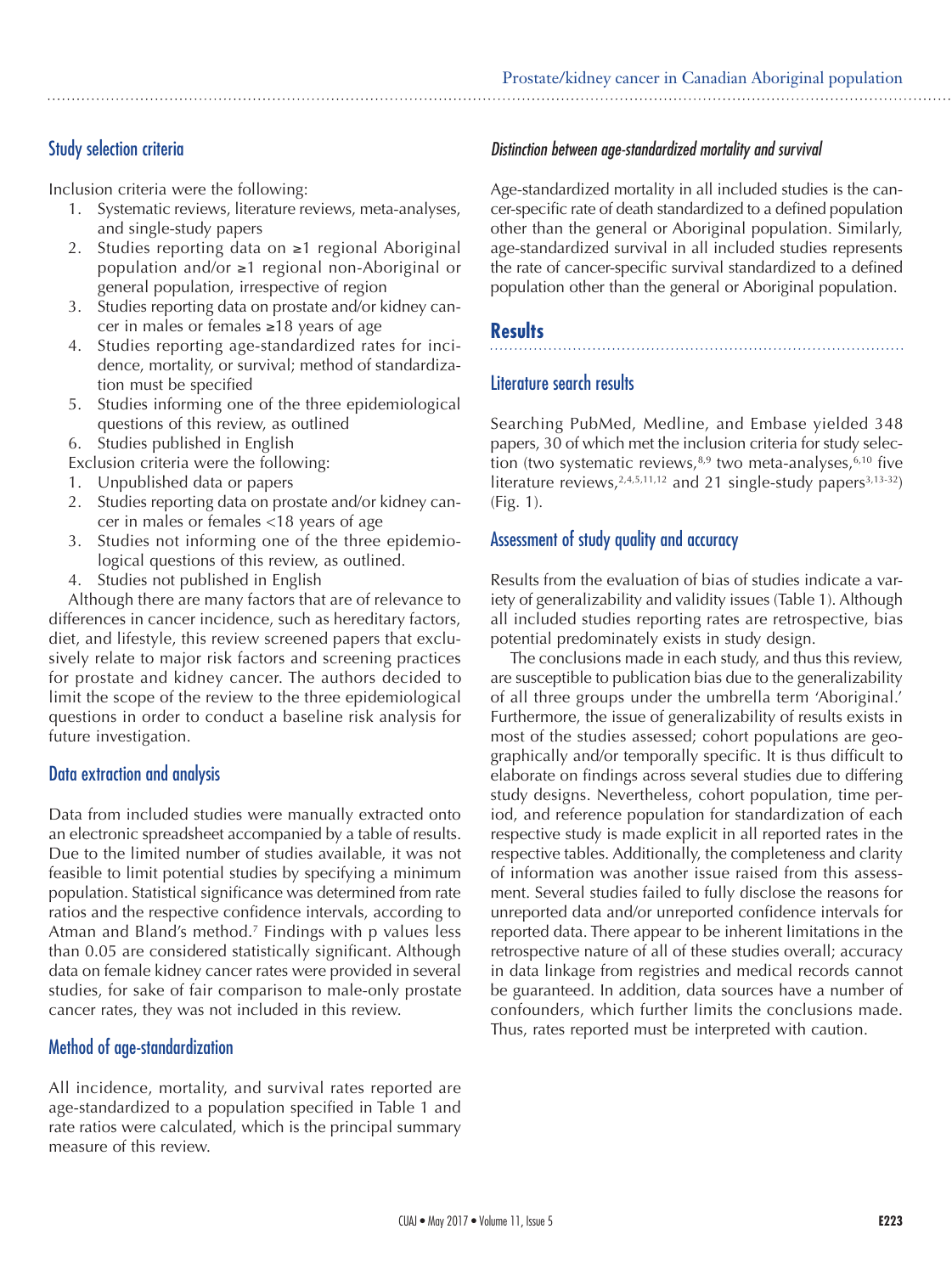| Table 1. Assessment of risk of bias              |                                                                                          |                                                                                                                                                                                                                                                                                                                                                                                                                                                                                                                                                                       |                                                                                                                                                                                                                                                                                                                                                                    |  |  |  |  |  |
|--------------------------------------------------|------------------------------------------------------------------------------------------|-----------------------------------------------------------------------------------------------------------------------------------------------------------------------------------------------------------------------------------------------------------------------------------------------------------------------------------------------------------------------------------------------------------------------------------------------------------------------------------------------------------------------------------------------------------------------|--------------------------------------------------------------------------------------------------------------------------------------------------------------------------------------------------------------------------------------------------------------------------------------------------------------------------------------------------------------------|--|--|--|--|--|
| <b>Study</b>                                     | Retrospective<br>cohort (RC),<br>case-control<br>(CC) or cross-<br>sectional<br>$(CS)$ ? | <b>Methodology of cohort creation</b>                                                                                                                                                                                                                                                                                                                                                                                                                                                                                                                                 | Risk of bias*                                                                                                                                                                                                                                                                                                                                                      |  |  |  |  |  |
| Lix et al,<br>20093                              | <b>RC</b>                                                                                | Study relied on data from the Canadian Community<br>Health Survey (2000-2001 and 2005-2006). Aboriginals<br>self-identified on the survey.                                                                                                                                                                                                                                                                                                                                                                                                                            | Time period inconsistencies exist. Generalizability of<br>results limited to off-reserve Aboriginals. Inherent<br>limitations in retrospective data review from survey.                                                                                                                                                                                            |  |  |  |  |  |
| Marrett &<br>Chaudhry,<br>200313                 | <b>RC</b>                                                                                | Provincial cancer registries were used to link cancer<br>incidence and mortality files with annual Status Indian<br>membership files from 1968-1991, using personal<br>identifiers.                                                                                                                                                                                                                                                                                                                                                                                   | Possible inadequacy in record linkage due to<br>identifier limitations. Generalizability of results<br>limited to Status Indians of Ontario. Method of<br>cohort creation does not entirely represent the Status<br>Indian population.                                                                                                                             |  |  |  |  |  |
| Nishri et al,<br>201514                          | RC                                                                                       | Study utilized pre-existing cohort created from Marrett<br>& Chaudhry, 2003. <sup>13</sup> Status First Nations in the Ontario<br>Cancer Registry were included for cancer cases<br>occurring from 1968-2001.                                                                                                                                                                                                                                                                                                                                                         | Possible inadequacy in record linkage due to<br>identifier limitations. Generalizability of results<br>limited to Status First Nations of Ontario.                                                                                                                                                                                                                 |  |  |  |  |  |
| Louchini &<br>Beaupré,<br>200915                 | <b>RC</b>                                                                                | Québec's tumour and mortality files from 1984-2004<br>were used, which contained residence information<br>used to identify on- and off-reserve Aboriginals.                                                                                                                                                                                                                                                                                                                                                                                                           | Unreported data on some reserve populations.<br>Generalizability of results limited to Québec<br>Aboriginals living on-reserve and in Northern<br>villages. Inherent limitations in retrospective data<br>review from registry.                                                                                                                                    |  |  |  |  |  |
| Louchini &<br>Beaupré,<br>200816                 | RC                                                                                       | Québec's tumour and mortality files from 1988–2004<br>were used, which contained residence information<br>used to identify on- and off-reserve Aboriginals.                                                                                                                                                                                                                                                                                                                                                                                                           | Unreported data on some reserve populations.<br>Generalizability of results limited to Québec<br>Aboriginals living on-reserve and in Northern<br>villages. Inherent limitations in retrospective data<br>review from registry.                                                                                                                                    |  |  |  |  |  |
| Sanchez-<br>Ramirez et<br>al, 2016 <sup>17</sup> | <b>RC</b>                                                                                | Patients were identified as Métis by the Alberta<br>Ministry of Health through Patient Health Number.<br>Métis cancer cases from 2007-2012 were identified<br>through the MNA registry.                                                                                                                                                                                                                                                                                                                                                                               | Generalizability of results limited to Métis of<br>Alberta. Method of cohort creation does not entirely<br>represent the Métis population. Inherent limitations<br>in retrospective data review from registry.                                                                                                                                                     |  |  |  |  |  |
| Kue Young<br>et al, 2016 <sup>11</sup>           | <b>RC</b>                                                                                | National and provincial cancer registries were used to<br>identify ethnicity, including the Alaska Native Tumor<br>Registry, Canadian Cancer Registry, and Danish Cancer<br>Registry.                                                                                                                                                                                                                                                                                                                                                                                 | Inconsistency in rate reporting between cohort<br>and comparison group. Incomplete cohort and<br>comparison data for certain time periods. Confidence<br>intervals not provided. Inherent limitations in<br>retrospective data review from registry.                                                                                                               |  |  |  |  |  |
| <b>Bramley et</b><br>al, 2004 <sup>18</sup>      | <b>RC</b>                                                                                | Life expectancy<br>New Zealand (2001–2002): Statistics New Zealand<br>United States (2001): Centers for Disease Control and<br>Prevention<br>Australia (2000): Australian Institute of Health and<br>Welfare<br>Canada (2000): Health Canada<br>Mortality data<br>New Zealand (1999): New Zealand Health Information<br>Service<br>United States (1999): National Center for Health<br><b>Statistics</b><br>Australia (1999): Australian Institute of Health and<br>Welfare<br>Canada (1999): Statistics Canada (data available for<br>on-reserve First Nations only) | Confidence intervals not provided. Generalizability<br>of results limited to the Maori population of New<br>Zealand, Australian Aboriginals and Torres Strait<br>Islanders, on-reserve First Nations of Canada, and<br>American Indians and Alaskan Natives of the U.S.<br>Inherent limitations in retrospective data review from<br>several different registries. |  |  |  |  |  |

\*Refer to Appendix 1 for a detailed explanation of the evaluation criteria.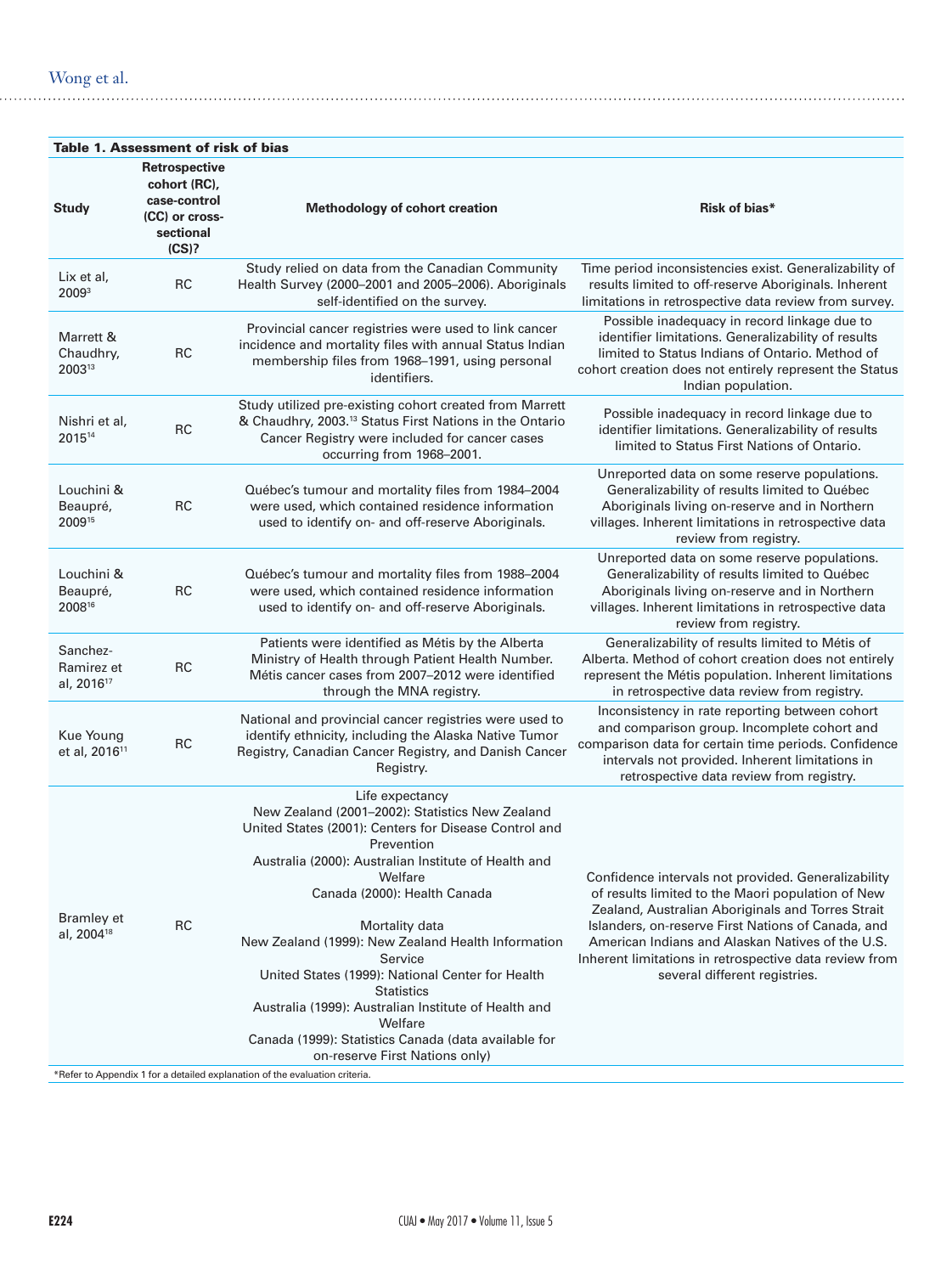| Retrospective<br>cohort (RC),<br>case-control<br><b>Study</b><br>Methodology of cohort creation<br>Risk of bias*<br>(CC) or cross-<br>sectional<br>(CS)?                                                                                                                                                                                                                                                                                                                                                                                                                                                                                                                                                                                                                                                                                 |  |
|------------------------------------------------------------------------------------------------------------------------------------------------------------------------------------------------------------------------------------------------------------------------------------------------------------------------------------------------------------------------------------------------------------------------------------------------------------------------------------------------------------------------------------------------------------------------------------------------------------------------------------------------------------------------------------------------------------------------------------------------------------------------------------------------------------------------------------------|--|
| Death certificate records from five regions with high<br>Confidence intervals not reported. Inherent<br>concentrations of Alaska Natives and American Indians<br>Espey et al,<br><b>CS</b><br>limitations in retrospective data review of death<br>200519<br>were analyzed from the National Center for Health<br>certificates.<br>Statistics (1990-2001).                                                                                                                                                                                                                                                                                                                                                                                                                                                                               |  |
| Case: The Montana Central Tumour Registry and<br>the Indian Health Service medical records from<br>January 1, 1984 to December 31, 1993 were reviewed<br>One of the four regions was unaccounted for in<br>for American Indian malignant cancer diagnoses.<br>the study. Thus, generalizability of results is limited<br>American Indians must reside in one of the three<br>Dennis,<br><b>CC</b><br>to American Indians of Montana residing in those<br>2000 <sup>20</sup><br>regions of Montana with reservations.<br>three regions investigated. Inherent limitations in<br>Control: The same methodology was used for non-<br>retrospective data review from registry and records.<br>American Indians with malignant cancer diagnoses<br>within the same time period. Controls were matched<br>to cases based on outlined criteria. |  |
| Inclusion and exclusion criteria for the cohort group<br>unclear. Inconsistency in rate reporting between<br>Mortalities in the Sioux Lookout Zone of Northwestern<br>cohort and comparison group. Confidence intervals<br>Ontario, discharges from the Sioux Lookout Zone<br>Young<br>not reported. Generalizability of results limited<br><b>RC</b><br>& Frank,<br>hospital (1970-1974) and the Hospital Medical Records<br>to Indians residing in the Sioux Lookout Zone<br>198324<br>Institute (1975) and logged encounters (1978) from<br>of Northwestern Ontario, Inherent limitations in<br>Indians were used.<br>retrospective data review from several different<br>sources.                                                                                                                                                    |  |
| The New South Wales Cancer Registry was used to<br>Data limited to Aboriginals of New South Wales who<br>Morrell et<br><b>CS</b><br>identify cancer diagnoses (1999-2008) based on status<br>self-identify. Inherent limitations in retrospective data<br>al, 2012 <sup>28</sup><br>identification.<br>review of death certificates.                                                                                                                                                                                                                                                                                                                                                                                                                                                                                                     |  |
| Physicians<br>for a<br>Smoking rates were based on the 2006 Census<br>Smoke-Free<br><b>RC</b><br>definition of 'Aboriginal' and estimates were approved<br>Of those applicable, none were identified.<br>Canada,<br>by Statistics Canada.<br>201335                                                                                                                                                                                                                                                                                                                                                                                                                                                                                                                                                                                      |  |
| <b>Combined Canadian Community Health Surveys</b><br>Generalizability of results limited to off-reserve First<br>Withrow et<br>(2007-2011) were used to analyze risk factors.<br>Nations and Métis of Ontario. Inherent limitations in<br><b>RC</b><br>al, 2014 <sup>29</sup><br>Aboriginals self-identified on the survey.<br>retrospective survey data review.<br>*Refer to Appendix 1 for a detailed explanation of the evaluation criteria.                                                                                                                                                                                                                                                                                                                                                                                          |  |

#### Epidemiological question 1: How do Aboriginals of Canada compare provincially, nationally, and internationally with regards to prostate and kidney cancer incidence, mortality, and survival?

## *Prostate cancer*

Eleven studies reported prostate cancer incidence, mortality, and/or survival during the time period 1968*‒*2012. The age-adjusted rate ratios for incidence was decreased among Aboriginals, ranging from 0.53 to 1.10 and was significantly less than 1.0 in six studies (Table 2). Although several explanations may account for decreased prostate cancer incidence reported by most studies, competing causes of death in the Aboriginal population seems the most probable. In a population with elevated comorbidities, such as diabetes mellitus, individuals who may have otherwise developed prostate cancer in their lifetime may account for this deficit in incidence.

Mortality and survival were both decreased among Canadian Aboriginals. The age-adjusted rate ratios for mortality ranged from 0.64 to 0.90 in Canadian Aboriginals, although none were statistically significant (Table 3). However, mortality among Aboriginal populations internationally was elevated, with the exception of one study, ranging from 0.41*‒*1.86, and significantly greater than 1.0 in two studies. Survival data was found for Aboriginals of Ontario, Montana, and New South Wales. The age-adjusted rate ratios ranged from 0.62-0.88, which were all significantly less than 1.0 (Table 4).

Overall, rate ratios for Aboriginal incidence, mortality, and survival were either less than or not significantly greater than 1.0. Differences in incidence and survival were statistic-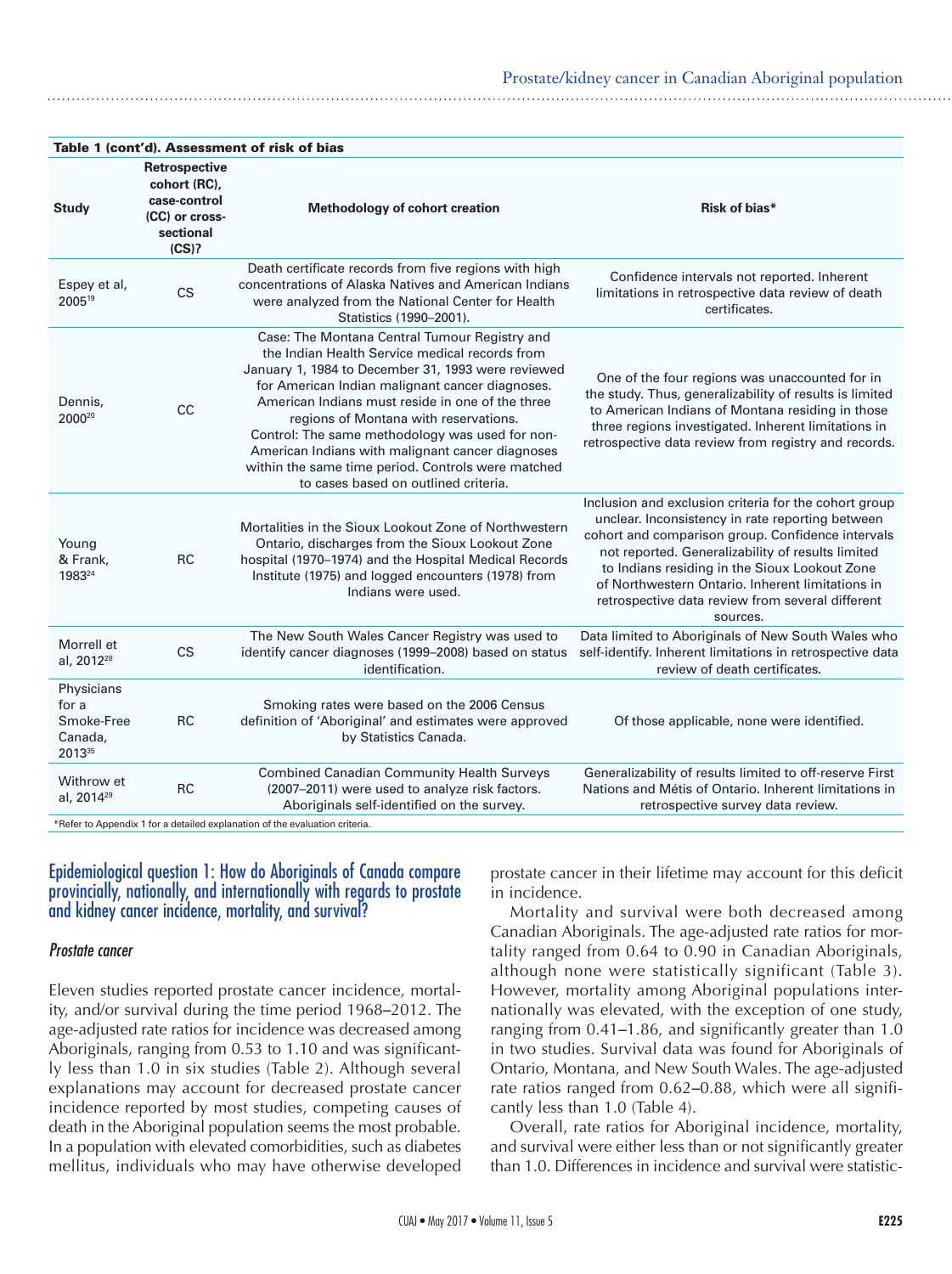

*Fig. 1.* Flow chart of study selection and inclusion of other sources.

ally significant. However, p values could not be affirmed for half the incidence rates. $11,24}$  No statistically significant difference was found for prostate cancer mortality in Canada. P values for half of the reported mortality rates from three studies could not be determined.18,19,24 Due to the lack of statistically significant mortality data, other factors that influence prostate cancer incidence and mortality in Aboriginals cannot be ruled out.

#### *Kidney cancer*

Seven studies reported data on kidney cancer incidence and mortality during the time period 1968*‒*2008. All studies had age-adjusted rate ratios for incidence that were greater than 1.0, ranging from 1.18*‒*2.06. However, rates were significantly greater than 1.0 in two studies and statistical significance could not be determined for another two studies. Age-adjusted rate ratios for mortality were greater than 1.0, ranging from 1.24*‒*1.70. These were significant in three studies, while statistical significance could not be determined for three studies. Data on survival was not found.

In correspondence with this, a meta-analysis of cancer incidence found significantly increased incidence in Aboriginals of the U.S. and Canada.<sup>10</sup> However, lung cancer was significantly lower, suggesting that increased kidney cancer incidence in the Aboriginal population may be attributable to factors other than smoking.10

#### Epidemiological question 2: What risk factor is the most contributory to the development of prostate and kidney cancer among Aboriginals of Canada?

## *Prostate cancer*

Risk factors surrounding the development of prostate cancer are lifestyle- and hereditary-based, having a genetic (i.e., inheritance of certain prostate cancer susceptible genes), familial (i.e., positive family history of prostate cancer), inflammatory, infectious, androgen-related, or dietary premise.4,5 One of the strongest risk factors for prostate cancer is age; the majority of diagnoses occur in men over 55, particularly at 70*‒*74 years of age.5 A meta-analysis reported that Aboriginals of Canada have the highest odds ratio (OR) for developing prostate cancer compared to any other race, with an adjusted OR of 1.2.6 This is 0.2 greater than the OR of the black population, who more

commonly develop prostate cancer.5,6 Since the ORs reported were adjusted to the aforementioned risk factors, including income and certain foods, this indicates a shift in focus towards environmental factors that potentially attribute to the development of prostate cancer in Canada.6 Although an OR >1.0 reflects an increased chance of Aboriginals developing prostate cancer compared to non-Aboriginals, it does not indicate elevated incidence, as the ORs are calculated in the context of risk factor exposure and not cancer diagnosis.

#### *Kidney cancer*

Although the etiology of kidney cancer is unclear, well-established risk factors for RCC, such as cigarette smoking, obesity, and hypertension (which are lifestyle-based) have been identified through the literature.<sup>12</sup> There is considerable evidence to strongly link tobacco exposure and the development of RCC, accounting for up to 20% of cases.<sup>33,34</sup> Smoking was twice as prevalent among Canadian Aboriginals from 2006*‒*2010.35 Nearly 50% of Inuit, 40% of First Nations, and 37% of Métis smoked compared to only 20.5% of non-Aboriginals.<sup>35</sup> Elevated rates of obesity and hypertension were observed as well.<sup>3,29</sup> All risk factor rate ratios are greater than or approaching 1.0, particularly for cigarette smoking; 89% of rates (25/28) were statistically significant (Table 5). Monitoring these lifestyle-based risk factors in the Aboriginal population of Canada is an imperative task, as observed in its cumulative increase.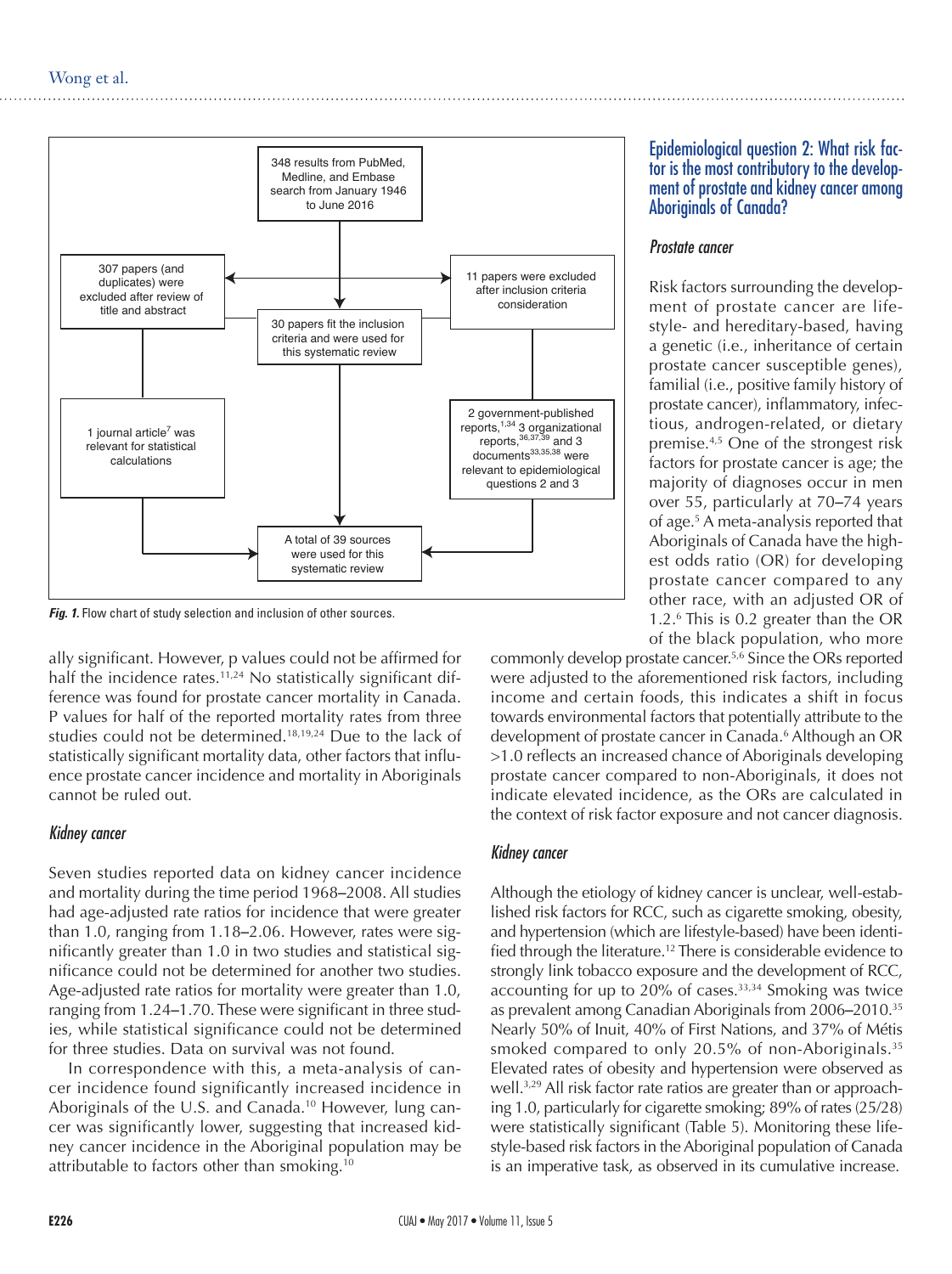| general population (comparative) by region and time period                        |                              |                                                                                                                                                                                                                    |                               |                                                     |                                                              |                                                                       |                         |          |  |
|-----------------------------------------------------------------------------------|------------------------------|--------------------------------------------------------------------------------------------------------------------------------------------------------------------------------------------------------------------|-------------------------------|-----------------------------------------------------|--------------------------------------------------------------|-----------------------------------------------------------------------|-------------------------|----------|--|
| Region                                                                            | <b>Aboriginal population</b> |                                                                                                                                                                                                                    | <b>Comparative population</b> |                                                     | <b>Aboriginal</b>                                            | <b>Comparative</b>                                                    |                         |          |  |
|                                                                                   | <b>Time</b><br>period        | <b>Definition</b>                                                                                                                                                                                                  | <b>Time period</b>            | <b>Definition</b>                                   | ASR (95%<br>CI)                                              | <b>ASR (95% CI)</b>                                                   | RR (95% CI)*            | $p***$   |  |
| Ontario <sup>a,13</sup>                                                           |                              | 1968–1991 First Nations, Inuit and Métis                                                                                                                                                                           | 1968-1991                     | Non-<br>Aboriginals<br>of Ontario                   | 25.39<br>$n_{\rm s} = 174$<br>$n_{\rm p}$ =141 290           | 44.88                                                                 | 0.57<br>$(0.48 - 0.66)$ | < 0.0001 |  |
| Ontariob,24                                                                       | 1972-1981                    | Indians residing in the<br>Sioux Lookout Zone in<br>Northwestern Ontario                                                                                                                                           | 1976-1978                     | General<br>Canadian                                 | 0.65<br>(Ranked 2nd)<br>$n_e = 6$                            | Ranked 3rd                                                            | N/A                     | N/A      |  |
| Quebec <sup>c, 15</sup>                                                           | 1988-2004                    | <b>Status Indians and Inuit</b><br>living on reserves and in<br>Québec's Northern villages:<br>Abenaki, Algonquin,<br>Atikamekw, Cree, Huron-<br>Wendats, Inuit, Malecite,<br>Micmac, Mohawk, Innu, and<br>Naskapi | 1988-2004                     | General<br>Quebec                                   | 64.8<br>$(51.1 - 78.6)$<br>$n_{s} = 88$<br>$n_{p} = 57,744$  | 91.7<br>$(90.9 - 92.5)$                                               | 0.71<br>$(0.56 - 0.85)$ | 0.0012   |  |
| Quebec <sup>c, 16</sup>                                                           | 1988-2004                    | Status Indians and Inuit<br>living on reserves and in<br>Québec's Northern villages:<br>Abenaki, Algonquin,<br>Atikamekw, Cree, Huron-<br>Wendats, Inuit, Malecite,<br>Micmac, Mohawk, Innu, and<br>Naskapi        | 1988-2004                     | General<br>Quebec                                   | 47.4<br>$(37.5 - 57.3)$<br>$n_{\rm s} = 88$                  | 67.1<br>$(66.5 - 67.7)$                                               | 0.71<br>$(0.56 - 0.85)$ | 0.0012   |  |
| Alberta <sup>c,17</sup>                                                           | 2007-2012                    | Métis                                                                                                                                                                                                              | 2007-2012                     | Non-Métis of<br>Alberta                             | 91.9<br>$(65.4 - 118.3)$<br>$n_{s} = 53$<br>$n_{p} = 23,793$ | 122.7<br>$(120.5 - 124.8)$<br>$n = 13266$<br>$n_{\text{s}} = 3676253$ | 0.75<br>$(0.54 - 0.95)$ | 0.0477   |  |
| Yukon <sup>d,11</sup>                                                             | 1989-2008                    | Inuit and Métis                                                                                                                                                                                                    | 2000-2009                     | General<br>Canadian                                 | N/A                                                          | 58.0<br>$n_{\text{e}} = 31697$                                        | N/A                     | N/A      |  |
| Alaska and<br>North West<br>Territories <sup>d,11</sup>                           | 1989-2008                    | Athabaskan (North<br>American Indian)                                                                                                                                                                              | 2000-2009                     | General<br>Canadian                                 | 71.2                                                         | 64.5<br>$n_{\text{e}} = 662061$<br>and 42 633                         | 1.10                    | N/A      |  |
| Alaska,<br>North West<br>Territories,<br>Nunavut and<br>Greenland <sup>d,11</sup> | 1989-2008                    | Circumpolar (Inuit)                                                                                                                                                                                                | 2000-2009                     | General<br>Canadian                                 | 14.9                                                         | 19.5<br>$n_{\rm p}$ =662 061,<br>42 633, 29<br>982, and 56<br>577     | 0.76                    | N/A      |  |
| Chukotka,<br>Russia <sup>d,11</sup>                                               | 2000-2009                    | Indigenous peoples of<br>Chukotka                                                                                                                                                                                  | 2000-2009                     | General<br>Chukotka                                 | 10.6                                                         | 20.1<br>$n_{p} = 52399$                                               | 0.53                    | N/A      |  |
| New South<br>Wales,<br>Australia <sup>e,28</sup>                                  | 1999-2007                    | Aboriginal                                                                                                                                                                                                         | 1999-2007                     | Non-<br>Aboriginals<br>of New<br><b>South Wales</b> | 144.5<br>$(120.0 -$<br>169.0<br>$n_e = 239$                  | 176.2<br>$(169.0 -$<br>$179.8$ <sup>***</sup>                         | 0.82<br>$(0.71 - 0.94)$ | 0.0057   |  |

Table 2. Age-standardized prostate cancer incidence rates per 100 000 among the male Aboriginal and non-Aboriginal or general population (comparative) by region and time period

\*Rate ratio (RR) was determined by dividing Aboriginal ASR by Comparative ASR, with the 95% Confidence Interval (CI) of the RR determined in a similar manner with the values of the CI from Aboriginal ASR and Comparative ASR. All RRs were rounded to the nearest hundredth; \*\*differences in ASRs were tested for significance assuming independence of ASRs and any variance between age groups not accounted for in the studies. Significance is indicated in boldface. All values obtained were rounded to the nearest ten-thousandth; \*\*\*comparative ASR was determined by dividing Aboriginal ASR by RR. ®Standardized to the World Standard Population; ®standardized to the mean of the 1976, 1977, and 1978 Canadian rates of the respective age group; <sup>c</sup>standardized to the 1991 Canadian Census population; dstandardized to the International Agency of Research on Cancer World Standard Population; <sup>e</sup>standardized to the 2001 Australian Census population. The p value presented is stated from the source. ASR: age-standardized rate; CI: confidence interval; ns: number of incidence, mortality, or survival cases; np: population size; N/A: not available; RR: relative risk.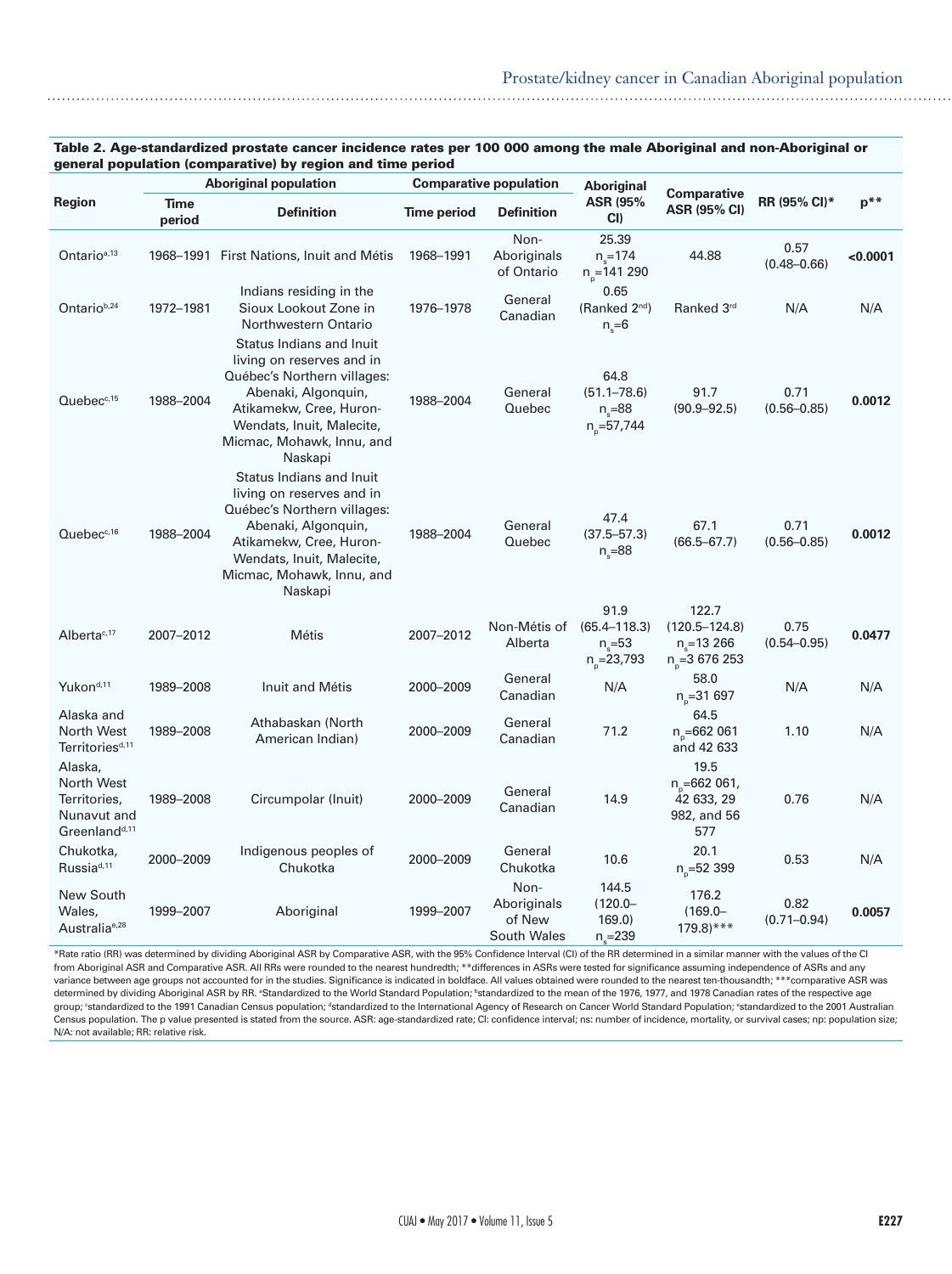| general population (comparative) by region and time period |                              |                                                                                                                                                                                                         |                                            |                                                     |                                                        |                                                   |                         |          |  |  |
|------------------------------------------------------------|------------------------------|---------------------------------------------------------------------------------------------------------------------------------------------------------------------------------------------------------|--------------------------------------------|-----------------------------------------------------|--------------------------------------------------------|---------------------------------------------------|-------------------------|----------|--|--|
|                                                            | <b>Aboriginal population</b> |                                                                                                                                                                                                         | <b>Comparative population</b>              |                                                     | <b>Aboriginal</b>                                      |                                                   |                         |          |  |  |
| <b>Region</b>                                              | <b>Time</b><br>period        | <b>Definition</b>                                                                                                                                                                                       | <b>Time</b><br><b>Definition</b><br>period |                                                     | <b>ASR (95% CI)</b>                                    | <b>Comparative</b><br>ASR (95% CI)                | RR (95% CI)*            | $p**$    |  |  |
| Ontario <sup>a,13</sup>                                    | 1968-1991                    | First Nations, Inuit, and Métis                                                                                                                                                                         | 1968-1991                                  | Non-First<br>Nations, Inuit<br>and Métis            | 11.61<br>$n_e = 84$<br>$n_{\rm p}$ =141 290            | 14.35                                             | 0.81<br>$(0.65 - 1.01)$ | 0.0590   |  |  |
| Ontariob,24                                                | 1972-1981                    | Indians residing in the Sioux<br>Lookout Zone in northwestern<br>Ontario                                                                                                                                | 1976-1978                                  | General<br>Canadian                                 | 0.93<br>(Ranked 4th)<br>$n_e = 3$                      | Ranked 2 <sup>nd</sup>                            | N/A                     | N/A      |  |  |
| Quebecc,15                                                 | 1988-2004                    | Status Indians and Inuit living<br>on reserves and in Québec's<br>Northern villages: Abenaki,<br>Algonquin, Atikamekw,<br>Cree, Huron-Wendats, Inuit,<br>Malecite, Micmac, Mohawk,<br>Innu, and Naskapi | 1988-2004                                  | General<br>Quebec                                   | 21.1<br>$(13.2 - 29.0)$<br>$n = 28$<br>$n_{p} = 57744$ | 23.6<br>$(23.2 - 24.0)$                           | 0.89<br>$(0.57 - 1.21)$ | 0.5518   |  |  |
| Quebec <sub>c,16</sub>                                     | 1988-2004                    | Status Indians and Inuit living<br>on reserves and in Québec's<br>Northern villages: Abenaki,<br>Algonquin, Atikamekw,<br>Cree, Huron-Wendats, Inuit,<br>Malecite, Micmac, Mohawk,<br>Innu, and Naskapi | 1988-2004                                  | General<br>Quebec                                   | 15.2<br>$(9.6 - 20.9)$<br>$n_{\rm s} = 28$             | 16.8<br>$(16.5 - 17.1)$                           | 0.90<br>$(0.58 - 1.22)$ | 0.5888   |  |  |
| Alberta <sup>c,17</sup>                                    | 2007-2012                    | Métis                                                                                                                                                                                                   | 2007-2012                                  | Non-Métis                                           | 13.9<br>$(0.4 - 27.5)$<br>$n_{\rm p} = 23,793$         | 21.9<br>$(20.9 - 22.8)$<br>$n_{\rm p}$ =3 676 253 | 0.64<br>$(0.02 - 1.21)$ | 0.6832   |  |  |
| Alaska <sup>e,19</sup>                                     | 1990-1995                    | Alaska Natives and American<br>Indians residing in Alaska                                                                                                                                               | 1990-1995                                  | General U.S.                                        | 25.51<br>$n_s = 334$                                   | 38.71<br>$n_e = 204418$                           | 0.66                    | N/A      |  |  |
| Alaska <sup>e,19</sup>                                     | 1996-2001                    | Alaska Natives and American<br>Indians residing in Alaska                                                                                                                                               | 1996-2001                                  | General U.S.                                        | 23.5<br>$n_s = 343$                                    | 32.2<br>$n_e = 192739$                            | 0.73<br>$(0.65 - 0.82)$ | < 0.0001 |  |  |
| <b>New</b><br>Zealand <sup>f,18</sup>                      | 1999                         | Maori                                                                                                                                                                                                   | 1999                                       | Non-Maori                                           | 14.8                                                   | 9.6                                               | 1.54                    | N/A      |  |  |
| Canada <sup>f,18</sup>                                     | 1999                         | First Nations living on reserves                                                                                                                                                                        | 1999                                       | Non-First<br><b>Nations</b>                         | 8.8                                                    | 7.4                                               | 1.19                    | N/A      |  |  |
| United<br>States <sup>f,18</sup>                           | 1999                         | Alaska Natives and American<br>Indians                                                                                                                                                                  | 1999                                       | Non-Alaska<br>Native and<br>American<br>Indian      | 2.9                                                    | 7.0                                               | 0.41                    | N/A      |  |  |
| New South<br>Wales,<br>Australia <sup>g,28</sup>           | 1999-2007                    | Aboriginals                                                                                                                                                                                             | 1999-2007                                  | Non-<br>Aboriginals<br>of New<br><b>South Wales</b> | 57.1<br>$(42.6 - 74.5)$<br>$n_s = 65$                  | 30.70<br>$(29.79 -$<br>$31.43$ <sup>***</sup>     | 1.86<br>$(1.43 - 2.37)$ | < 0.0001 |  |  |

Table 3. Age-standardized prostate cancer mortality rates per 100 000 among the male Aboriginal and non-Aboriginal or general population (comparative) by region and time period

\*Rate ratio (RR) was determined by dividing Aboriginal ASR by Comparative ASR, with the 95% Confidence Interval (CI) of the RR determined in a similar manner with the values of the CI from Aboriginal ASR and Comparative ASR. All RRs were rounded to the nearest hundredth; \*\*differences in ASRs were tested for significance assuming independence of ASRs and any variance between age groups not accounted for in the studies. Significance is indicated in boldface. All values obtained were rounded to the nearest ten-thousandth; \*\*\*comparative ASR was determined by dividing Aboriginal ASR by RR. <sup>s</sup>Standardized to the World Standard Population; <sup>b</sup>standardized to the mean of the 1976, 1977, and 1978 Canadian rates of the respective age group; 'standardized to the 1991 Canadian Census population; "standardized to the International Agency of Research on Cancer World Standard Population; "standardized to the 2000 U.S. Standard Million; <sup>r</sup>standardized to the World Health Organization World Standard Population; <sup>g</sup>standardized to the 2001 Australian Census population. The p value presented is stated from the source. ASR: age-standardized rate; CI: confidence interval; ns: number of incidence, mortality, or survival cases; np: population size; N/A: not available; RR: relative risk.

#### Epidemiological question 3: How do Aboriginals of Canada compare internationally in following screening guidelines for prostate and kidney cancer?

## *Prostate cancer*

According to a systematic review resulting in 2011 screening guidelines, the Canadian Urological Association recommends prostate-specific antigen (PSA) screening and digital rectal examination (DRE) in men aged 50 years or older who, at minimum, are expected to live for 10 years.<sup>8</sup> This is further supported by the American Cancer Society, American Urological Association, and Canadian Cancer Society, which all agree that the decision to have a PSA test should be one that is informed with both the risks and benefits of the test.<sup>9</sup>

When two reports on screening in Aboriginal Canadians were compared, a significant disparity in screening use was apparent.36,37 Only 23.4% of First Nations men in Canada had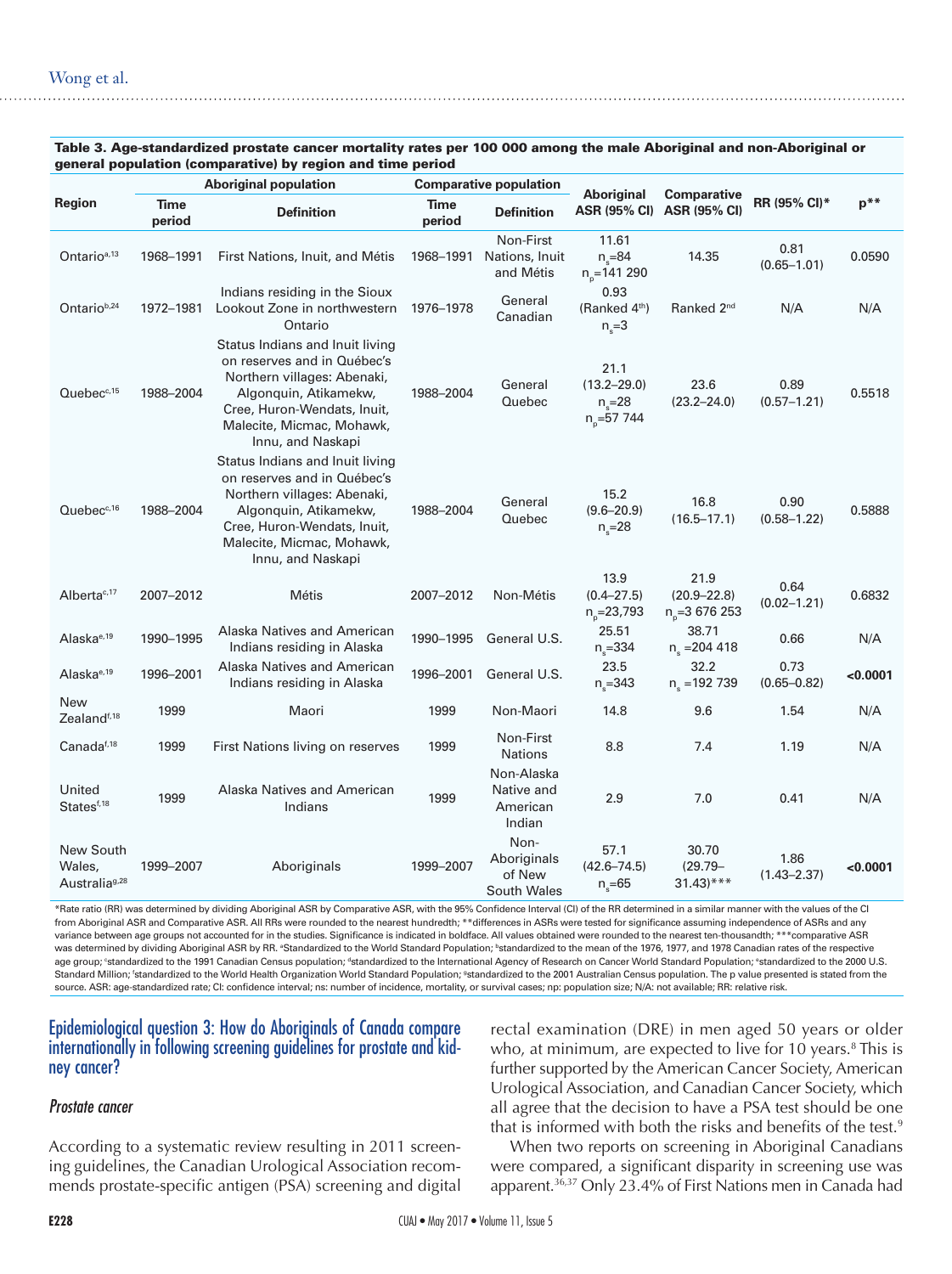| gonoral population (oomparatro) sy rogion ana timo porioa |                              |                                         |                               |                                              |                                                                      |                                           |                         |        |  |  |  |
|-----------------------------------------------------------|------------------------------|-----------------------------------------|-------------------------------|----------------------------------------------|----------------------------------------------------------------------|-------------------------------------------|-------------------------|--------|--|--|--|
| <b>Region</b>                                             | <b>Aboriginal population</b> |                                         | <b>Comparative population</b> |                                              | <b>Aboriginal</b>                                                    |                                           |                         |        |  |  |  |
|                                                           | Time<br>period               | <b>Definition</b>                       | <b>Time</b><br>period         | <b>Definition</b>                            | <b>ASR (95% CI)</b>                                                  | <b>Comparative</b><br><b>ASR (95% CI)</b> | RR (95% CI)*            | $p***$ |  |  |  |
| Ontario <sup>a,14</sup>                                   | 1968-1991                    | First Nations, Inuit,<br>and Métis      | 1968-1991                     | Non-First Nations,<br>Inuit, and Métis       | 41.6<br>$(29.5 - 58.6)$<br>$n_{\rm s} = 104$<br>$n_{\rm p}$ =141 290 | 63.8<br>$(63.0 - 64.6)$                   | 0.65<br>$(0.47 - 0.91)$ | 0.0083 |  |  |  |
| Ontario <sup>a,14</sup>                                   | 1992-2001                    | First Nations, Inuit,<br>and Métis      | 1992-2001                     | Non-First Nations,<br>Inuit, and Métis       | 72.0<br>$(63.5 - 81.8)$<br>$n_{\text{s}} = 163$                      | 85.2<br>$(84.8 - 85.6)$                   | 0.85<br>$(0.75 - 0.96)$ | 0.0085 |  |  |  |
| Montanab,20                                               | 1984-1993                    | American Indians<br>residing in Montana | 1984-1993                     | Non-American Indians<br>residing in Montana  | 39<br>$n_s = 63$<br>$n_{\rm p} = 35649$                              | 63<br>$n_{\rm s} = 63$                    | 0.62                    | < 0.01 |  |  |  |
| New South<br>Wales,<br>Australia <sup>c,28</sup>          | 1999-2007                    | Aboriginals                             | 1999-2007                     | Non-Aboriginals of<br><b>New South Wales</b> | 77.6<br>$(70.9 - 84.3)$                                              | 87.7<br>$(87.3 - 88.1)$                   | 0.88<br>$(0.81 - 0.96)$ | 0.0032 |  |  |  |

#### Table 4. Age-standardized prostate cancer survival rates per 100 000 among the male Aboriginal and non-Aboriginal or general population (comparative) by region and time period

\*Rate ratio (RR) was determined by dividing Aboriginal ASR by Comparative ASR, with the 95% Confidence Interval (CI) of the RR determined in a similar manner with the values of the CI from Aboriginal ASR and Comparative ASR. All RRs were rounded to the nearest hundredth; \*\*differences in ASRs were tested for significance assuming independence of ASRs and any variance between age groups not accounted for in the studies. Significance is indicated in boldface. All values obtained were rounded to the nearest ten-thousandth. a Standardized to the World Standard Population; <sup>ь</sup>standardized to the 1993 Indian Health Services Unit Population; <sup>e</sup>standardized to the 2001 Australian Census population The p value presented is stated from the source. ASR: agestandardized rate; CI: confidence interval; ns: number of incidence, mortality, or survival cases; np: population size; N/A: not available; RR: relative risk.

a PSA test or DRE, which was below the national average of 35*‒*75% in men 50*‒*75 years of age, province-dependent.36,37 Compared to data reported by two studies, one during 2008 on the Chamorro men of Guam and another during 2005 on Native American men of the U.S., First Nations screening in Canada was twofold and threefold lower, respectively.30,31 However, screening among Canadian First Nations was better compared to Indigenous Nigerians of the  $U.S.<sup>32</sup>$  Statistically, 91% of Indigenous Nigerians had never been tested for prostate cancer, 6% had been tested in the previous year, and 3% were tested longer than a year ago.<sup>32</sup> Overall, the study found that Indigenou**s** Nigerian men in the U.S. were less likely to be screened for prostate cancer.<sup>32</sup>

#### *Kidney cancer*

According to Kidney Cancer Canada, there are no established or recommended screening methods to detect kidney cancer.33 This is attributable primarily to the lack of evidence to suggest a reduced risk of mortality.<sup>38</sup> Incidental findings from imaging tests or urinalysis are the most common source of diagnosis due to the asymptomatic nature of kidney cancer.<sup>38</sup> As it is difficult to accurately correlate rates of diagnostic test use without knowing the respective clinical indications, screening comparison for kidney cancer was not conducted for this review.

## **Interpretation**

## Correlation between kidney cancer incidence, mortality, and cigarette smoking

Elevated kidney cancer incidence, mortality, and risk factor prevalence in the Canadian Aboriginal population are unanimous findings in the literature. There is sufficient evidence to correlate elevated incidence and mortality with the disproportionately elevated rate of cigarette smoking, despite some contradictory evidence. As national data on risk factors was found, it is a plausible explanation for the disparities in kidney cancer incidence and mortality observed among Canadian Aboriginals. Although the correlation between diabetes mellitus and kidney cancer is not well-elucidated, increased incidence of end-stage renal disease may lead to increased cystic disease incidence. Thus, the higher incidence of diabetes mellitus in the Aboriginal population may be associated with increased kidney cancer incidence. Although no data was found on kidney cancer survival, further investigation would elucidate this correlation better.

## Correlation between prostate cancer incidence and screening

Prostate cancer among Canadian Aboriginals remained lower when rate ratios were compared provincially, nationally, and internationally, with the exception of one study. When compared nationally and internationally, Canadian First Nations were screened for prostate cancer substantially less. Thus, it is possible that the reduced incidence rate is attributable to the lack of screening among Canadian Aboriginals. However,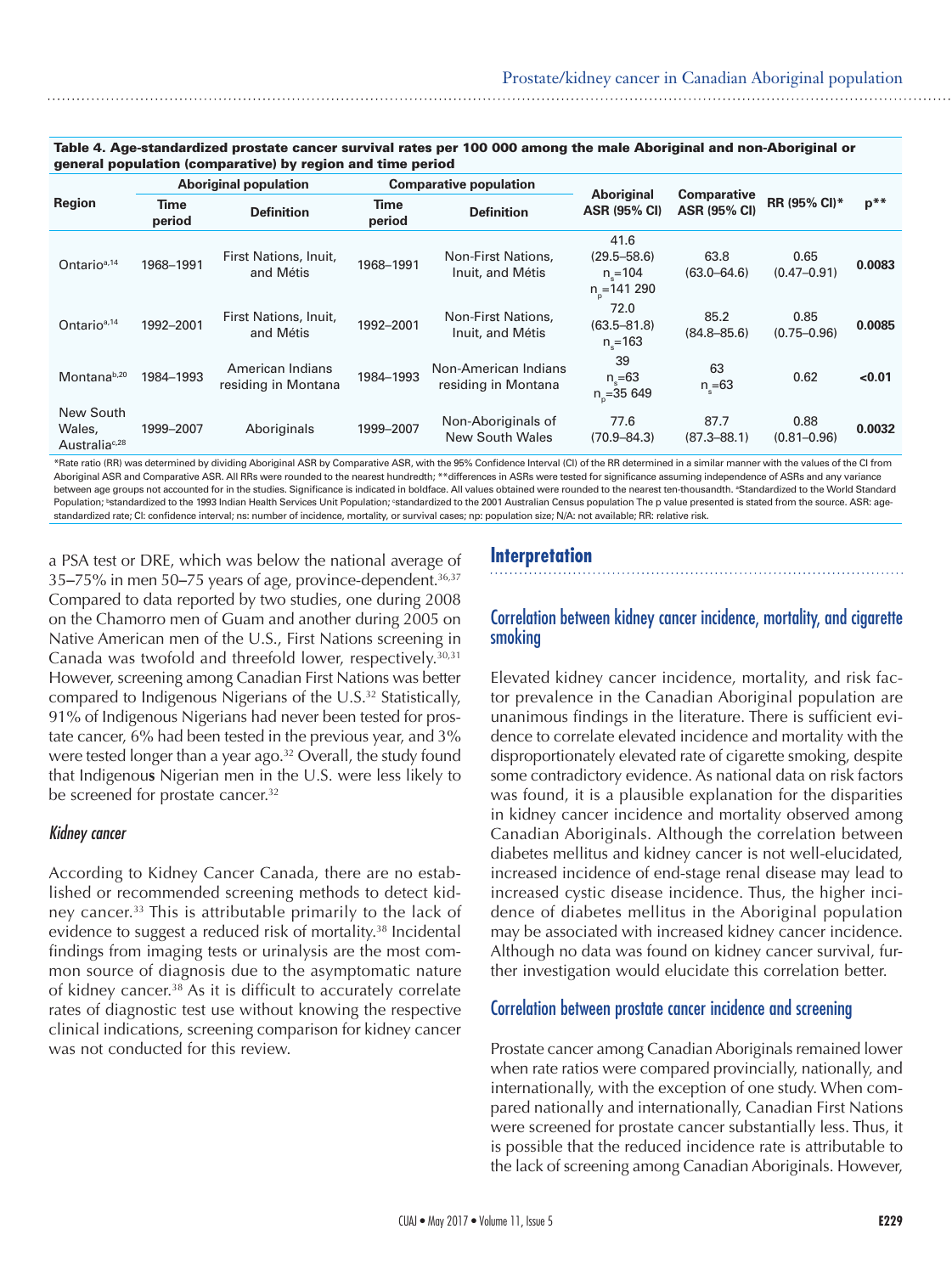| <b>Risk factor</b>              | Region                                   | <b>Time period</b> |              | Aboriginal % (95% CI) | <b>Non-Aboriginal %</b><br>(95% CI) | RR (95% CI)*        | $p***$   |
|---------------------------------|------------------------------------------|--------------------|--------------|-----------------------|-------------------------------------|---------------------|----------|
| Current                         |                                          |                    | Inuit        | 49.0 (43.9-54.2)      | 21.8 (20.8-21.4)                    | $2.25(2.11 - 2.53)$ | < 0.0001 |
| smoking                         | $Canada^{c,35})$                         | 2006-2010          | <b>FN</b>    | 40.1 (37.8-42.4)      | 21.8 (20.8-21.4)                    | $1.84(1.82 - 1.98)$ | < 0.0001 |
|                                 |                                          |                    | <b>Métis</b> | 36.8 (34.7-39.0)      | 21.8 (20.8-21.4)                    | $1.69(1.67-1.82)$   | < 0.0001 |
|                                 |                                          |                    | Inuit        | 39 (16.3-61.8)        | 21.8 (20.8-21.4)                    | 1.79 (0.78-2.89)    | 0.0811   |
| Current                         | Ontario <sup>c,35</sup>                  | 2006-2010          | <b>FN</b>    | 41.5 (37.4-45.7)      | 21.8 (20.8-21.4)                    | $1.90(1.80 - 2.14)$ | < 0.0001 |
| smoking <sup>a</sup>            |                                          |                    | <b>Métis</b> | 34.5 (29.8-39.2)      | 21.8 (20.8-21.4)                    | $1.58(1.43 - 1.83)$ | < 0.0001 |
| Current                         |                                          |                    | <b>FN</b>    | 51.2 (46.1-56.2)      | 26 (22.8-29.3)                      | $1.97(1.92 - 2.02)$ | < 0.0001 |
| smoking <sup>a</sup>            | Yukon <sup>c,35</sup>                    | 2006-2010          | <b>Métis</b> | $50.9(36.4 - 65.5)$   | 26 (22.8-29.3)                      | $1.96(1.60 - 2.24)$ | < 0.0001 |
|                                 |                                          |                    |              |                       |                                     |                     |          |
|                                 |                                          |                    | Inuit        | 54.5 (47.1-61.9)      | 25.9 (22.8-29.0)                    | $2.10(2.07 - 2.13)$ | < 0.0001 |
| Current<br>smoking <sup>a</sup> | Northwest<br>Territories <sup>c,35</sup> | 2006-2010          | <b>FN</b>    | 51.6 (45.9-57.4)      | 25.9 (22.8-29.0)                    | $1.99(1.98 - 2.01)$ | < 0.0001 |
|                                 |                                          |                    | <b>Métis</b> | 36.7 (28.8-44.7)      | 25.9 (22.8-29.0)                    | $1.42(1.26 - 1.54)$ | < 0.0001 |
| Current<br>smoking <sup>a</sup> | Nunavutc,35                              | 2006-2010          | Inuit        | 65.2 (61.2-69.2)      | 32.0 (24.4-39.7)                    | $2.04(1.74 - 2.51)$ | < 0.0001 |
| Current                         |                                          |                    | <b>FN</b>    | 44.9 (39.1-50.7)      | 26.2 (25.3-27.1)                    | $1.71(1.55 - 1.87)$ | < 0.0001 |
| smoking <sup>a</sup>            | Nunavut <sup>d,29</sup>                  | 2007-2011          | <b>Métis</b> | 42.9 (36.1-49.6)      | 26.2 (25.3-27.1)                    | $1.64(1.43 - 1.83)$ | < 0.0001 |
| Current                         |                                          |                    | North        | 52.5 (50.0-55.0)      | 29.9 (26.5-33.3)                    | $1.76(1.65 - 1.89)$ | < 0.0001 |
| smokingb                        | Canada <sub>c,3</sub>                    | 2000-2001          | South        | 45.4 (42.4-48.4)      | 22.4 (22.0-22.8)                    | $2.03(1.93 - 2.12)$ | < 0.0001 |
| Current                         |                                          |                    | North        | 50.2 (45.7-54.8)      | 23.5 (20.1-26.9)                    | $2.14(2.04 - 2.27)$ | < 0.0001 |
| smokingb                        | Canada <sub>c,3</sub>                    | 2005-2006          | South        | 36.2 (33.7-38.6)      | 17.6 (17.3-18.0)                    | $2.06(1.95 - 2.14)$ | < 0.0001 |
| Obesity $\leq 18$               |                                          |                    | <b>FN</b>    | 33.4 (27.2-39.5)      | 18.9 (18.2-19.6)                    | $1.77(1.50 - 2.02)$ | < 0.0001 |
| years)                          | Ontario <sup>d,29</sup>                  | 2007-2011          | <b>Métis</b> | 27.8 (21.3-34.4)      | 18.9 (18.2-19.6)                    | $1.47(1.17-1.76)$   | 0.0479   |
|                                 |                                          |                    | North        | 20.2 (18.1-22.4)      | 18.5 (15.9-21.0)                    | $1.09(1.07 - 1.14)$ | < 0.0001 |
| Obesity                         | Canada <sub>c,3</sub>                    | 2000-2001          | South        | 22.7 (20.1-25.2)      | 21.1 (18.3-23.9)                    | $1.08(1.05 - 1.10)$ | < 0.0001 |
|                                 |                                          |                    | North        | 25.4 (20.5-30.2)      | $12.3(12.0 - 12.5)$                 | $2.07(1.71 - 2.42)$ | < 0.0001 |
| Obesity                         | Canada <sub>c,3</sub>                    | 2005-2006          | South        | 25.3 (23.2-27.4)      | $15.6(15.2 - 15.9)$                 | $1.62$ (1.53-1.72)  | < 0.0001 |
|                                 |                                          |                    | North        | $9.4(7.8 - 11.1)$     | $9.4(7.6 - 11.2)$                   | $1.00(0.99 - 1.03)$ | 1        |
| Hypertension                    | Canada <sub>c,3</sub>                    | 2000-2001          | South        | $11.8(9.7-14.0)$      | 14.4 (14.1–14.7)                    | $0.82$ (0.69-0.95)  | 0.0149   |
|                                 |                                          |                    | North        | $10.9(8.3 - 13.5)$    | $11.3(9.3 - 13.2)$                  | $0.96(0.89 - 1.02)$ | 0.243    |
| Hypertension                    | Canada <sub>c,3</sub>                    | 2005-2006          | South        | 14.4 (12.9-16.0)      | 17.0 (16.7-17.3)                    | $0.85(0.77-0.92)$   | 0.0004   |
|                                 |                                          |                    |              |                       |                                     |                     |          |

#### Table 5. Prevalence of established risk factors for renal cell carcinoma in the Aboriginal population of Canada ≥20 years (unless otherwise indicated)

\*Rate ratio (RR) was determined by dividing Aboriginal % by Non-Aboriginal %, with the 95% Confidence Interval (CI) of the RR determined in a similar manner with the values of the CIs from the Aboriginal % and Non-Aboriginal %. All RRs were rounded to the nearest hundredth; \*\*differences in rates were tested for significance assuming independence of crude and age standardized rates and any variance between age groups not accounted for in the studies. Significance is indicated in boldface. All values obtained were rounded to the nearest ten-thousandth. 3 Crude rates. The study population aged 20 years or older was divided by region into those residing in Northern Canada (defined as Yukon, Northwest Territories and Nunavut) or Southern Canada (defined as all provinces excluding those aforementioned). For the time period 2000–2001, there were 131 535 respondents. During 2005–2006, there were 132 947 respondents. Rates were extracted from the Canadian Community Health Survey (2000-2001 and 2005-2006). <sup>36</sup>Standardized to the 2006 Canadian Census population. Aboriginal population: 1 172 790 (698 025 First Nations, 389 780 Métis, and 50 480 Inuit). Non-Aboriginal population: 30 068 240. Total Canadian population: 31 241 030. Rates were extracted from the Canadian Community Health Survey (2007–2010) and 2006 Census. 29Age-standardized to the 2006 Ontario Aboriginal population. 90 866 respondents ≥18 years of age were included in analysis, of which 1468 were off-reserve First Nations and 990 were Métis. Rates were extracted from the Canadian Community Health Survey (2007–2011). ªDaily or occasional; ªdaily; ªinclusive of males and females; ªmales only. CI: confidence interval; FN: First Nations; RR: relative risk.

in a population with elevated rates of comorbidities, reduced PSA screening is not unusual. Moreover, lower incidence of prostate cancer can be accounted for by improved data collection methods and coding practices. Prostate cancer is often asymptomatic, which makes screening and early detection key components of reduced mortality and increased survival rates, both observed in the Aboriginal population.<sup>38</sup> As prostate cancer primarily manifests in men over the age of 55, PSA and DRE use in the Aboriginal population requires further monitoring.<sup>5</sup>

#### Correlation between prostate cancer mortality, survival, and treatment

Interestingly, lower mortality and poorer survival were concurrently observed in the Canadian Aboriginal population. As survival is a related measure of mortality in a given population, this may indicate the prevalence of prognostic factors for mortality and survival, such as chronic comorbidities in the patient population. Perhaps a more likely explanation to account for the temporal variance between studies may be that Canadian Aboriginals have poorer long-term prognosis due to disparities in treatment accessibility, time, and/or response. Although treatment was not investigated in this review, this is an area of clinical interest for further investigation. Survival must be properly defined in future studies to support these hypotheses.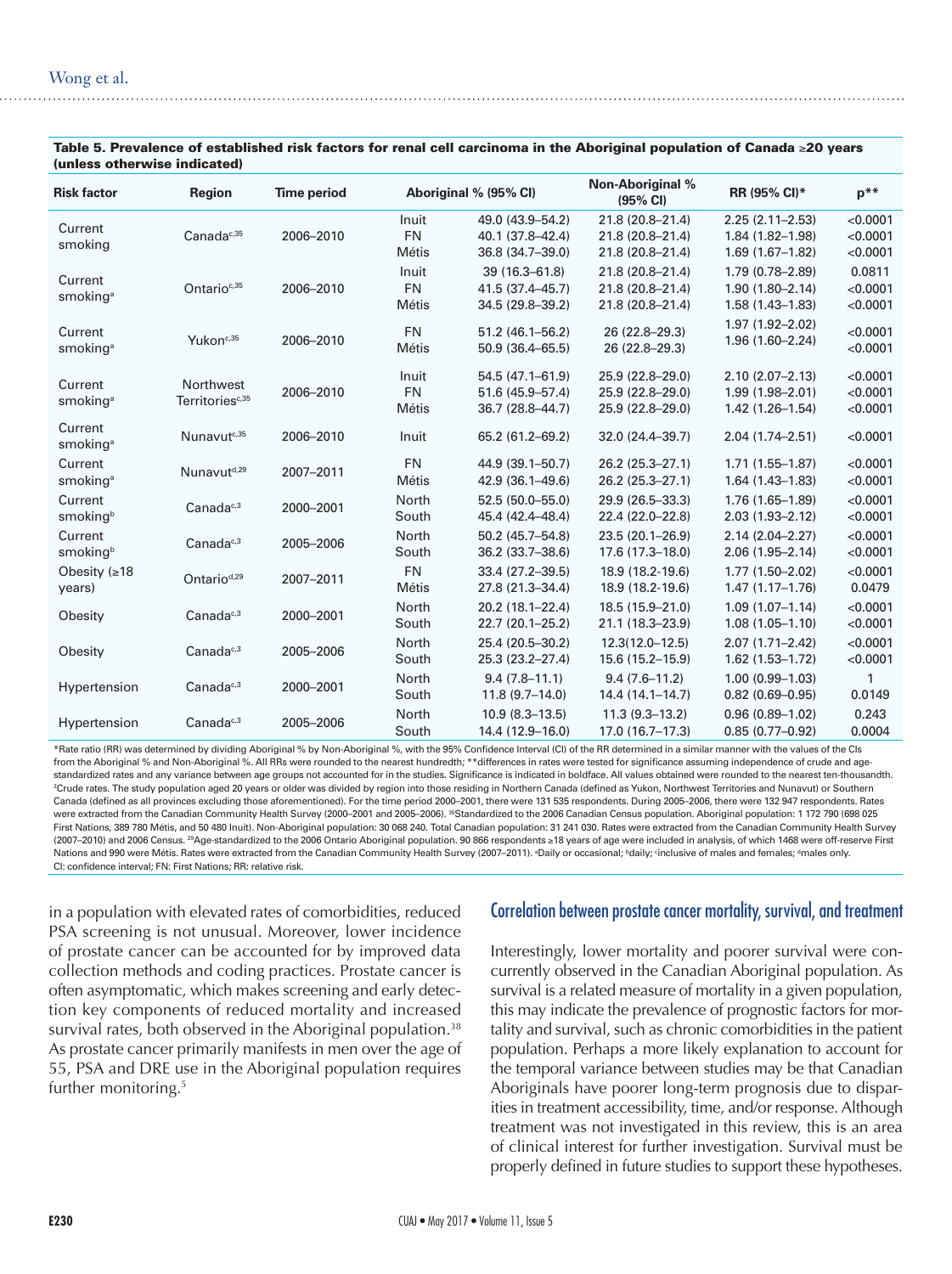#### **Limitations**

Many studies identified through the literature search presented data on cancer(s) other than that of the prostate or kidney, resulting in exclusion. Of those that met the inclusion criteria and were included in the review, the inconsistent reporting of rates limits the interpretation of the rate ratios calculated. Statistical significance could not be determined for several studies, as confidence intervals were not specified or appropriately defined. While the Aboriginal population was fully described across all included studies, the comparative population lacked similar descriptive depth. Population sizes were missing in many studies as well.

A further limitation of this review is the lack of national data on incidence, mortality, and survival on Aboriginals of Canada and other countries. It is clear that valid comparisons nationally and internationally cannot be made without regulated testing and screening practices, as well as proper case documentation.

#### **Conclusion**

This systematic review is the first of its kind to address prostate and kidney cancer disparities in Canada's Aboriginal population and understand them through international comparison. While three evidence-based correlations are made — between prostate cancer incidence and screening; prostate cancer morality, survival, and treatment; and kidney cancer incidence, mortality, and cigarette smoking — there are numerous limitations to the evidence. Although differences in ASRs can be identified, they are not conclusively representative of trends. Despite such limitations, this systematic review unanimously found disparities among the Canadian Aboriginal population, including elevated kidney cancer incidence; mortality and risk factor prevalence; and inferior prostate cancer incidence, mortality, survival, and screening. Based on this review, it is clear that further study is required to better elucidate the epidemiology of prostate and kidney cancer among Canadian Aboriginals.

Competing interests: The authors report no competing personal or financial interests.

This paper has been peer-reviewed.

#### References

- 1. Statistics Canada. Aboriginal peoples in Canada: First Nations people, Métis, and Inuit. [cited 2016 Aug 2]. http://www12.statcan.gc.ca/nhs-enm/2011/as-sa/99-011-x/99-011-x2011001-eng.pdf. Accessed June 12, 2016.
- 2. Ng CS, Wood CG, Silverman PM, et al. Renal cell carcinoma: Diagnosis, staging, and surveillance. *Am J Roentgenol* 2008;191:1220-32. https://doi.org/10.2214/AJR.07.3568
- 3. Lix LM, Bruce S, Sarkar, J. Risk factors and chronic conditions among Aboriginal and non-Aboriginal populations. *Health Rep* 2009;20:21-9.
- 4. Patel AR, Klein EA. Risk factors for prostate cancer. *Nat Clin Pract Urol* 2009;6:87-95. https://doi.org/10.1038/ncpuro1290
- 5. Gann PH. Risk factors for prostate cancer. *Rev Urol* 2002;4:S3-10.
- 6. Villeneuve PJ, Johnson KC, Kreiger N, et. al. Risk factors for prostate cancer: Results from the Canadian National Enhanced Cancer Surveillance System. *Cancer Causes Control* 1999;10:355-67. https://doi.org/10.1023/A:1008958103865
- 7. Altman DG, Bland, JM. How to obtain the confidence interval from a p value. *BMJ* 2011;343:d2090. https://doi.org/10.1136/bmj.d2090
- 8. Izawa JI, Klotz L, Siemens R, et al. Prostate cancer screening: Canadian guidelines 2011. *Can Urol Assoc J* 2011;5:235-40. https://doi.org/10.5489/cuaj.11134
- Pron G. Prostate-specific antigen-based population screening for prostate cancer: An evidence-based analysis. *Ont Health Technol Assess Ser* 2015:15:1-64.
- 10. Mahoney MC, Michalek AM. A meta-analysis of cancer incidence in United States and Canadian native populations. *Int J Epidemiol* 1991;20:323-7. https://doi.org/10.1093/ije/20.2.323
- 11. Kue Young T, Kelly JJ, Friborg J, et al. Cancer among circumpolar populations: An emerging public health concern. *Int J Circumpolar Health* 2016;75:29787. https://doi.org/10.3402/ijch.v75.29787
- 12. Kabaria R, Klaassen Z, Terris MK. Renal cell carcinoma: Links and risks. *Int J Nephrol Renovasc Dis*  2016;9:45-52.
- 13. Marrett LD, Chaudhry M. Cancer incidence and mortality in Ontario First Nations, 1968*‒*1991 (Canada). *Cancer Causes Control* 2003;14:259-68. https://doi.org/10.1023/A:1023632518568
- 14. Nishri ED, Sheppard AJ, Withrow DR, et al. Cancer survival among First Nations )
- 15. Louchini R, Beaupré M. Cancer among Aboriginal people living on reserves and in Northern villages in Québec, 1984*‒*2004. *Cancer Causes Control* 2009;14:259-68.
- 16. Louchini R, Beaupré M. Cancer incidence and mortality among Aboriginal people living on reserves and northern villages in Quebec, 1988*‒*2004. *Int J Circumpolar Health* 2008;67:445-51. https://doi.org/10.3402/ijch.v67i5.18355
- 17. Sanchez-Ramirez DC, Colquhoun A, Parker S, et al. Cancer incidence and mortality among the Métis population of Alberta, Canada. *Int J Circumpolar Health* 2016;75:1-6. https://doi.org/10.3402/ijch. v75.30059
- 18. Bramley D, Heber P, Jackson R, et al. Indigenous disparities in disease-specific mortality, a cross-country comparison: New Zealand, Australia, Canada, and the United States. *N Z Med J* 2004;117:U1215.
- 19. Espey D, Paisano R, Cobb N. Regional patterns and trends in cancer mortality among American Indians and Alaska Natives, 1990*‒*2001. *Cancer* 2005;103:1045-53. https://doi.org/10.1002/cncr.20876
- 20. Dennis TD. Cancer stage at diagnosis, treatment, and survival among American Indians and non-American Indians in Montana. *Cancer* 2000;89:181-6. https://doi.org/10.1002/1097- 0142(20000701)89:1<181::AID-CNCR24>3.0.CO;2-H
- 21. Lanier AP, Blot WJ, Bender TR, et al. Cancer in Alaskan Indians, Eskimos, and Aleuts. *J Natl Cancer Inst* 1980;65:1157-9.
- 22. Mahoney MC, Michalek AM, Cummings KM, et al. Cancer surveillance in a northeastern native American population. *Cancer* 1989;64:191-5. https://doi.org/10.1002/1097-0142(19890701)64:1<191::AID-CNCR2820640133>3.0.CO;2-L
- 23. Norsted TL, White E. Cancer incidence among Native Americans of Western Washington. *Int J Epidemiol*  1989;18:22-7. https://doi.org/10.1093/ije/18.1.22
- 24. Young TK, Frank JW. Cancer surveillance in a remote Indian population in Northwestern Ontario. *Am J Public Health* 1983;73:515-20. https://doi.org/10.2105/AJPH.73.5.515
- 25. Young TK, Choi NW. Cancer risks among residents of Manitoba Indian reserves, 1970*‒*79. *Can Med Assoc J* 1985;132:1269-72.
- 26. Sorem KA. Cancer incidence in the Zuni Indians of New Mexico. *Yale J Biol Med* 1985;58:489-96.
- 27. Lanier A. Survey of cancer incidence in Alaskan Natives. *Natl Cancer Inst Monogr* 1977;47:87-8.
- 28. Morrell S, You H, Baker D. Estimates of cancer incidence, mortality, and survival in aboriginal people from NSW, Australia. *BMC Cancer* 2012;12:168. https://doi.org/10.1186/1471-2407-12-168
- 29. Withrow DR, Amartey A, Marrett LD. Cancer risk factors and screening in the off-reserve First Nations, Metis and non-Aboriginal populations of Ontario. *Chronic Dis Inj Can* 2014;34:103-12.
- 30. Farmer DF, Bell RA, Stark N. Cancer Screening among Native Americans in Eastern North Carolina. *J Health Care Poor Underserved* 2005;16:634-42. https://doi.org/10.1353/hpu.2005.0094
- 31. Balajadia RG, Wenzel L, Huh J, et al. Cancer-related knowledge, attitudes, and behaviours among Chamorros on Guam. *Cancer Detect Prev* 2008;32:4-15. https://doi.org/10.1016/j.cdp.2007.12.002
- 32. Odedina FT, Yu D, Akinremi TO, et al. Prostate cancer cognitive-behavioural factors in a West African population. *J Immigr Minor Heal* 2009;11:258-67. https://doi.org/10.1007/s10903-008-9212-9
- 33. Kidney Cancer Canada. Kidney Cancer Fact Sheet. [cited 2016 Aug 10]. https://www.kidneycancercanada.ca/media/files/315.pdf. Accessed June 18, 2016.